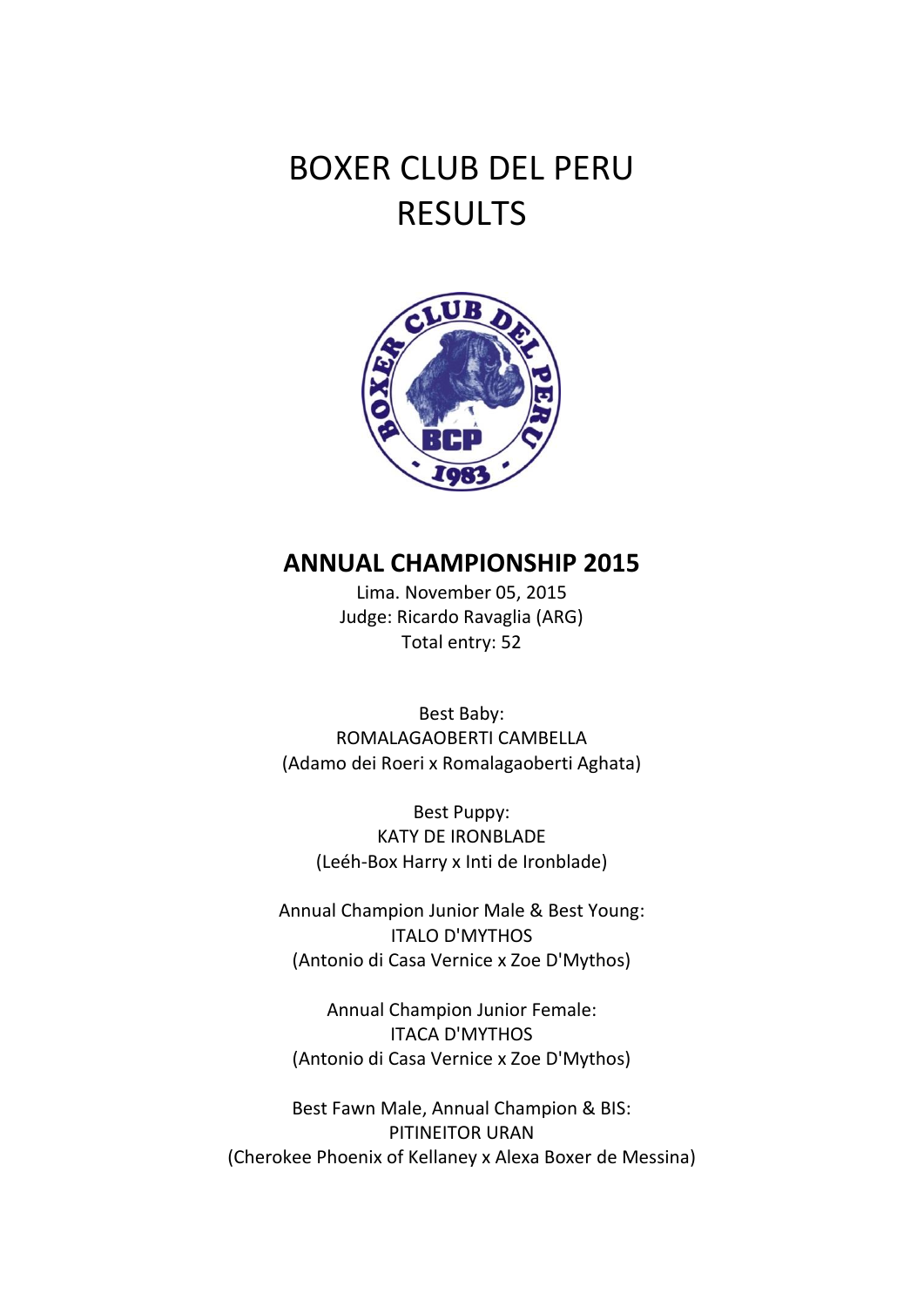Best Brindle Male: MINOS D'MYTHOS (Karlos do Vale do Lethes x Bellevue vom Pfauenthron)

> Best Fawn Female & Annual Champion: PANDORA D'MYTHOS (Lustig Ipon Saan x Waimea D'Mythos)

Best Brindle Female: FAMOSA D'MYTHOS (Karlos do Vale do Lethes x Imperial Saturn of Kellaney)



PITINEITOR URAN (Cherokee Phoenix of Kellaney x Alexa Boxer de Messina) Breeder & owner: Iván García (Chile)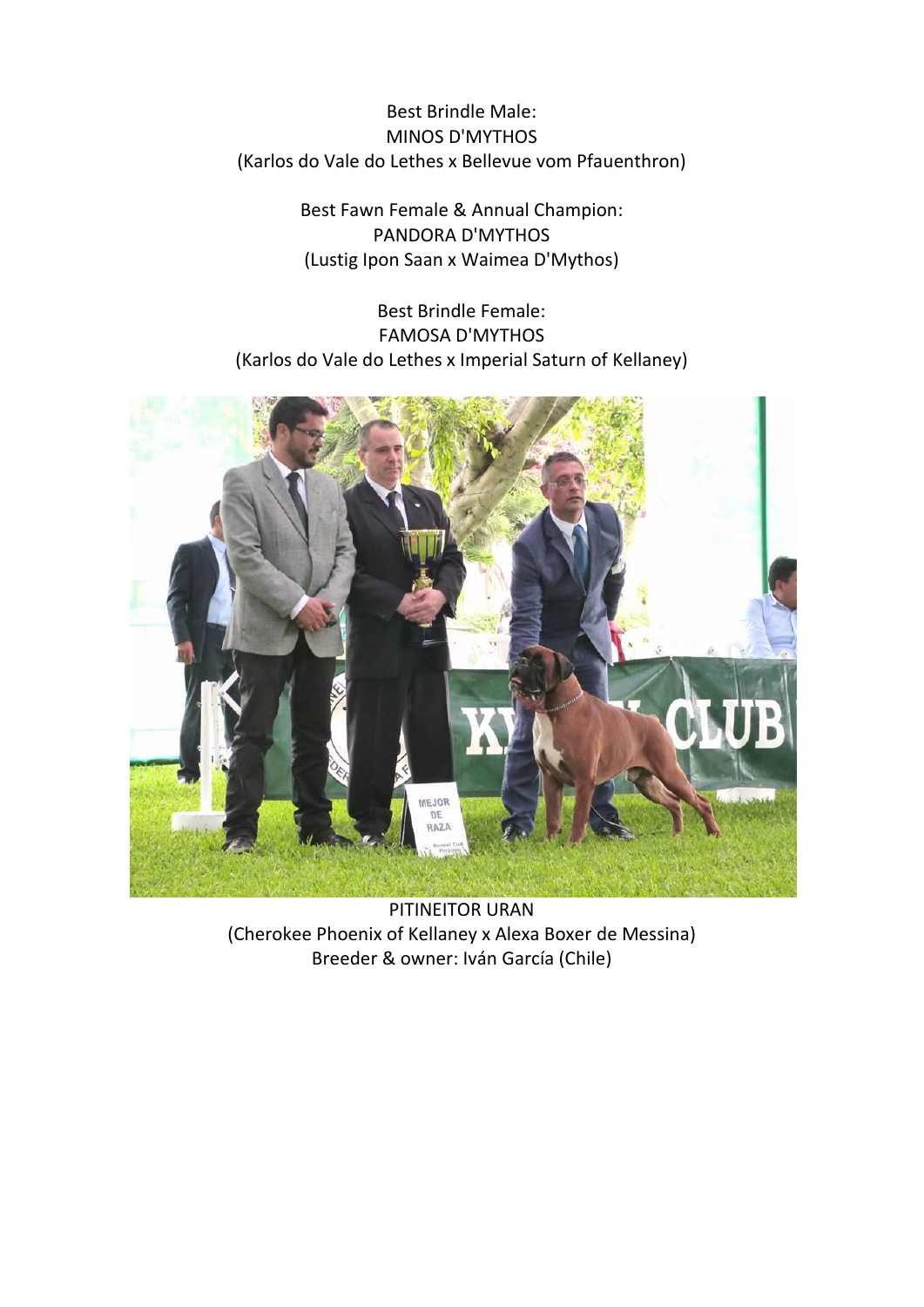## BOXER CLUB DEL PERU RESULTS



## **LATIBOX 2015**

Lima. November 08, 2015 Judge: Fabrizio Censi (ITA) Total entry: 52

Best Baby: QUARTO DEL COLLE DELL'INFINITO (Ulm del Colle Dell'infinito x Almera's Private Vendetta)

Best Puppy: RUS LA FLER TOKAREV (Orobianco del Colle Dell'infinito x Rus La Fler Matreshcka)

> Latibox Winner Junior Male: ITALO D'MYTHOS (Antonio di Casa Vernice x Zoe D'Mythos)

Latibox Winner Junior Female & Best Young: ITACA D'MYTHOS (Antonio di Casa Vernice x Zoe D'Mythos)

Best Fawn Male: QUANDT OPTIMA GRATA (Valentino Optima Grata x Berenica Optima Grata)